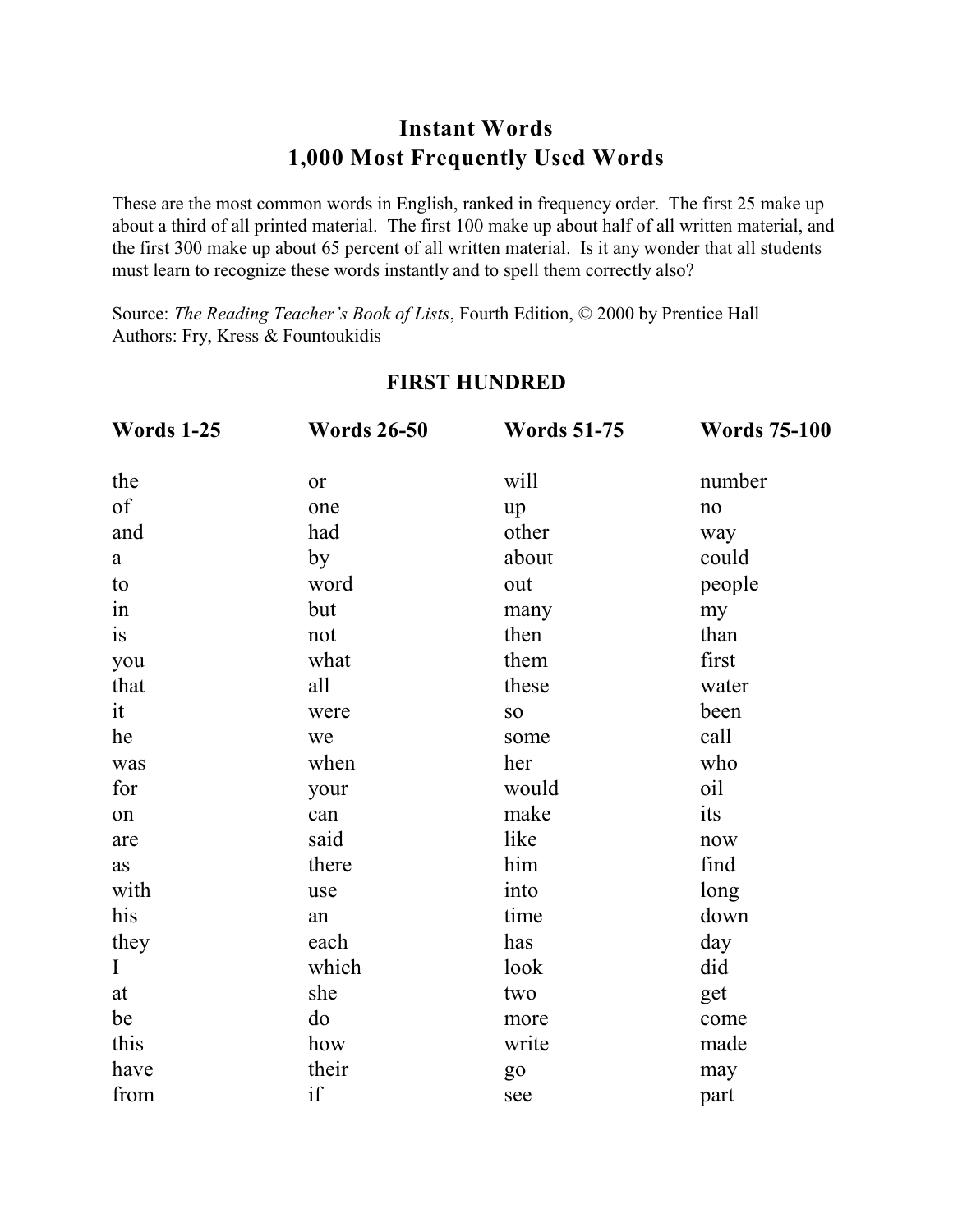# **SECOND HUNDRED**

| Words    | Words   | Words     | Words   |
|----------|---------|-----------|---------|
| 101-125  | 126-150 | 151-175   | 176-200 |
| over     | say     | set       | try     |
| new      | great   | put       | kind    |
| sound    | where   | end       | hand    |
| take     | help    | does      | picture |
| only     | through | another   | again   |
| little   | much    | well      | change  |
| work     | before  | large     | off     |
| know     | line    | must      | play    |
| place    | right   | big       | spell   |
| year     | too     | even      | air     |
| live     | mean    | such      | away    |
| me       | old     | because   | animal  |
| back     | any     | turn      | house   |
| give     | same    | here      | point   |
| most     | tell    | why       | page    |
| very     | boy     | ask       | letter  |
| after    | follow  | went      | mother  |
| thing    | came    | men       | answer  |
| our      | want    | read      | found   |
| just     | show    | need      | study   |
| name     | also    | land      | still   |
| good     | around  | different | learn   |
| sentence | form    | home      | should  |
| man      | three   | <b>us</b> | America |
| think    | small   | move      | world   |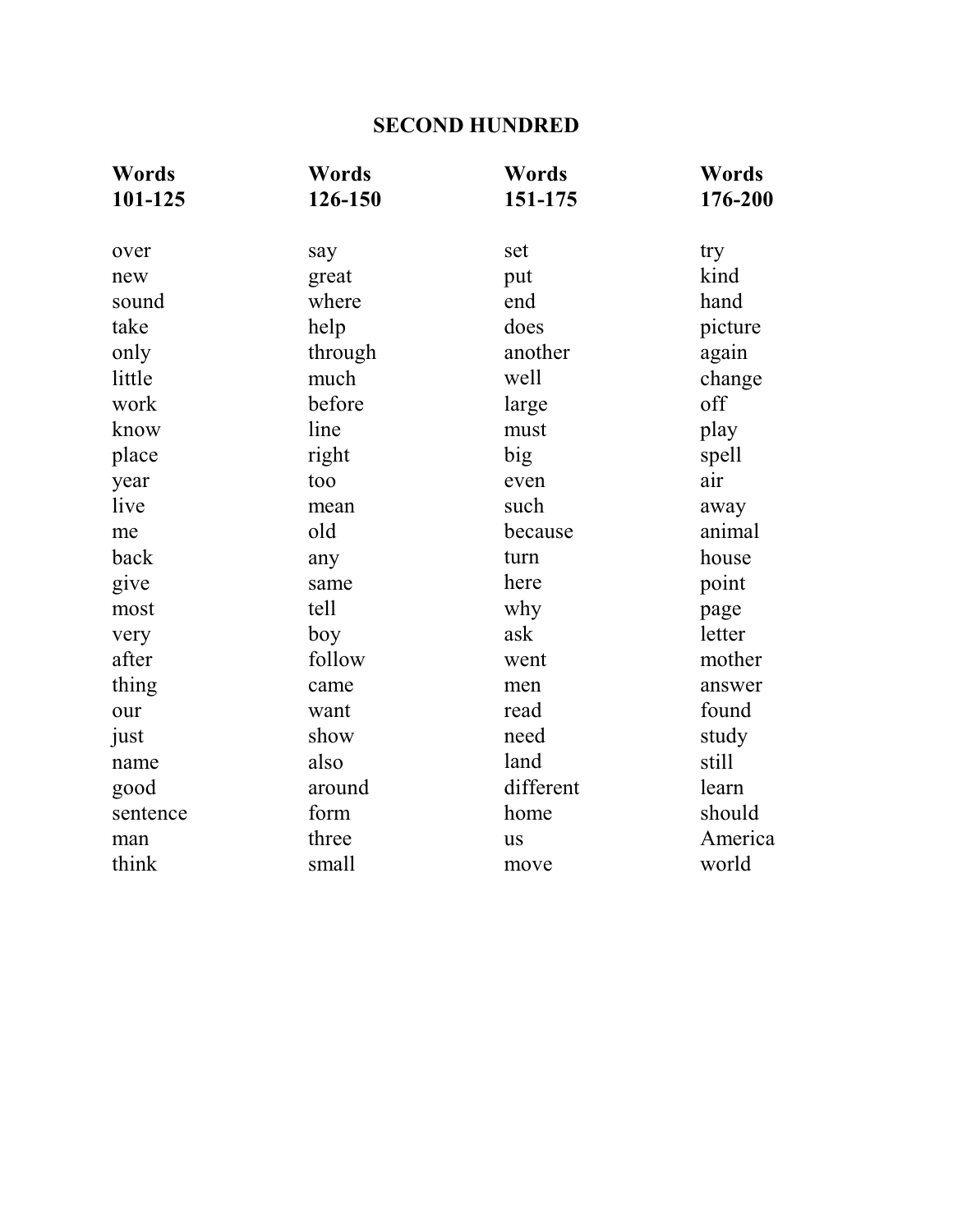# THIRD HUNDRED

| Words   | Words     | Words     | Words     |
|---------|-----------|-----------|-----------|
| 201-225 | 226-250   | 251-275   | 276-300   |
| high    | saw       | important | miss      |
| every   | left      | until     | idea      |
| near    | don't     | children  | enough    |
| add     | few       | side      | eat       |
| food    | while     | feet      | face      |
| between | along     | car       | watch     |
| own     | might     | mile      | far       |
| below   | close     | night     | Indian    |
| country | something | walk      | really    |
| plant   | seem      | white     | almost    |
| last    | next      | sea       | let       |
| school  | hard      | began     | above     |
| father  | open      | grow      | girl      |
| keep    | example   | took      | sometimes |
| tree    | begin     | river     | mountain  |
| never   | life      | four      | cut       |
| start   | always    | carry     | young     |
| city    | those     | state     | talk      |
| earth   | both      | once      | soon      |
| eye     | paper     | book      | list      |
| light   | together  | hear      | song      |
| thought | got       | stop      | being     |
| head    | group     | without   | leave     |
| under   | often     | second    | family    |
| story   | run       | later     | it's      |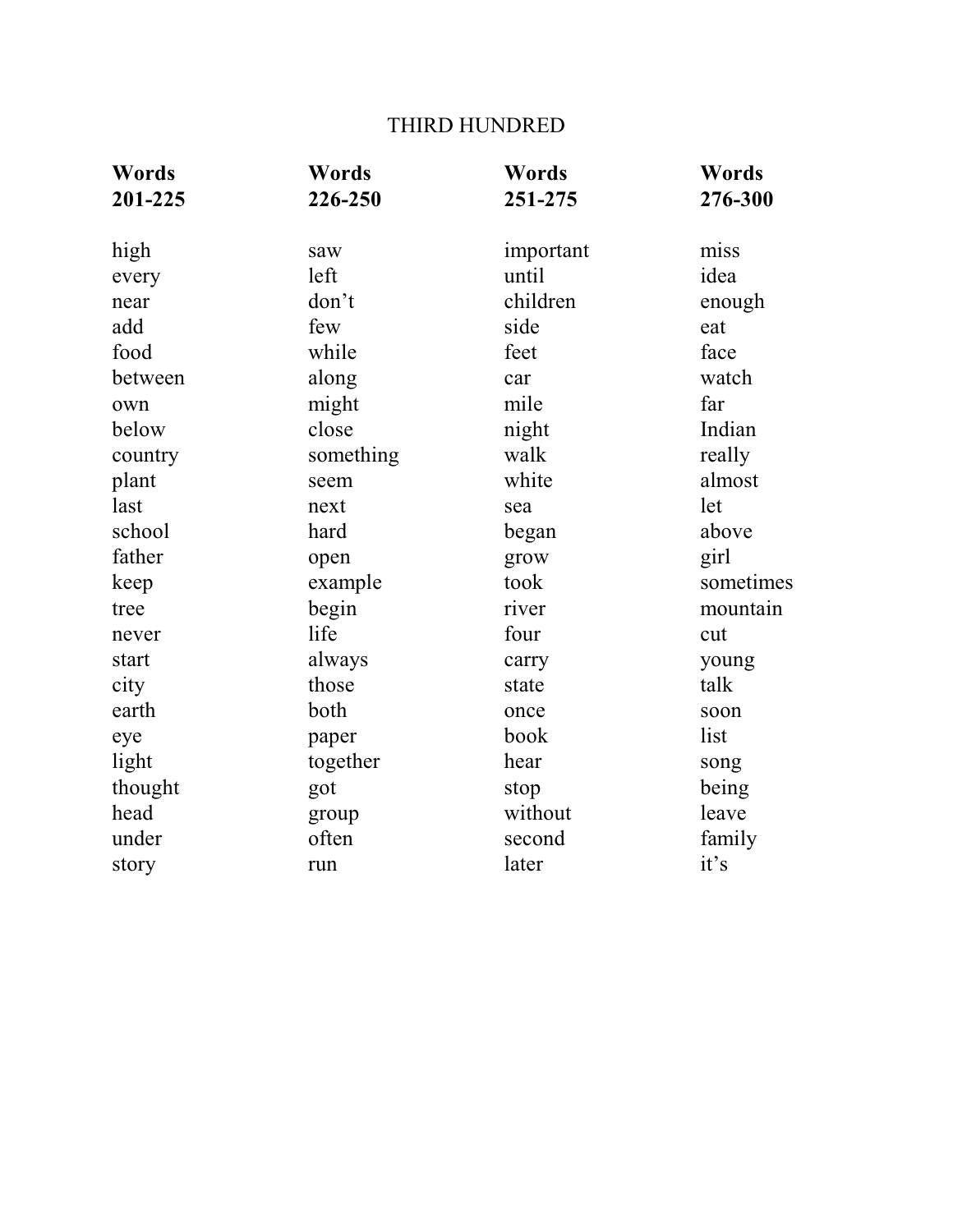# FOURTH HUNDRED

| <b>Words</b> | Words    | <b>Words</b> | Words   |
|--------------|----------|--------------|---------|
| 301-325      | 326-350  | 351-375      | 376-400 |
| body         | order    | listen       | farm    |
| music        | red      | wind         | pulled  |
| color        | door     | rock         | draw    |
| stand        | sure     | space        | voice   |
| sun          | become   | covered      | seen    |
| question     | top      | fast         | cold    |
| fish         | ship     | several      | cried   |
| area         | across   | hold         | plan    |
| mark         | today    | himself      | notice  |
| dog          | during   | toward       | south   |
| horse        | short    | five         | sing    |
| birds        | better   | step         | war     |
| problem      | best     | morning      | ground  |
| complete     | however  | passed       | fall    |
| room         | low      | vowel        | king    |
| knew         | hours    | true         | town    |
| since        | black    | hundred      | I'11    |
| ever         | products | against      | unit    |
| piece        | happened | pattern      | figure  |
| told         | whole    | numeral      | certain |
| usually      | measure  | table        | field   |
| didn't       | remember | north        | travel  |
| friends      | early    | slowly       | wood    |
| easy         | waves    | money        | fire    |
| heard        | reached  | map          | upon    |
|              |          |              |         |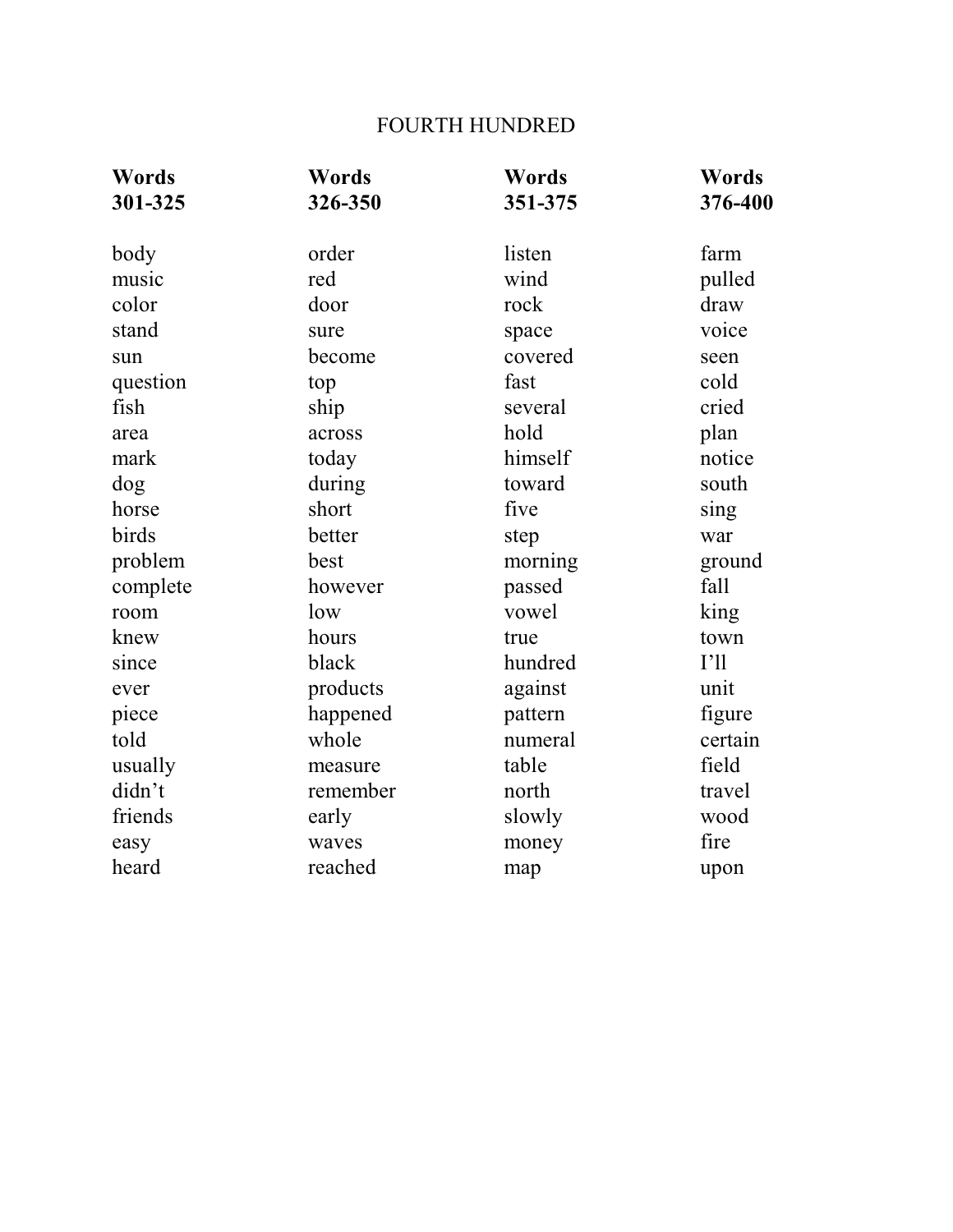# FIFTH HUNDRED

| Words   | Words      | Words      | Words    |
|---------|------------|------------|----------|
| 401-425 | 426-450    | 451-475    | 476-500  |
| done    | decided    | plane      | filled   |
| English | contain    | system     | heat     |
| road    | course     | behind     | full     |
| halt    | surface    | ran        | hot      |
| ten     | produce    | round      | check    |
| fly     | building   | boat       | object   |
| gave    | ocean      | game       | am       |
| box     | class      | force      | rule     |
| finally | note       | brought    | among    |
| wait    | nothing    | understand | noun     |
| correct | rest       | warm       | power    |
| oh      | carefully  | common     | cannot   |
| quickly | scientists | bring      | able     |
| person  | inside     | explain    | six      |
| became  | wheels     | dry        | size     |
| shown   | stay       | though     | dark     |
| minutes | green      | language   | ball     |
| strong  | known      | shape      | material |
| verb    | island     | deep       | special  |
| stars   | week       | thousands  | heavy    |
| front   | less       | yes        | fine     |
| feel    | machine    | clear      | pair     |
| fact    | base       | equation   | circle   |
| inches  | ago        | yet        | include  |
| street  | stood      | government | built    |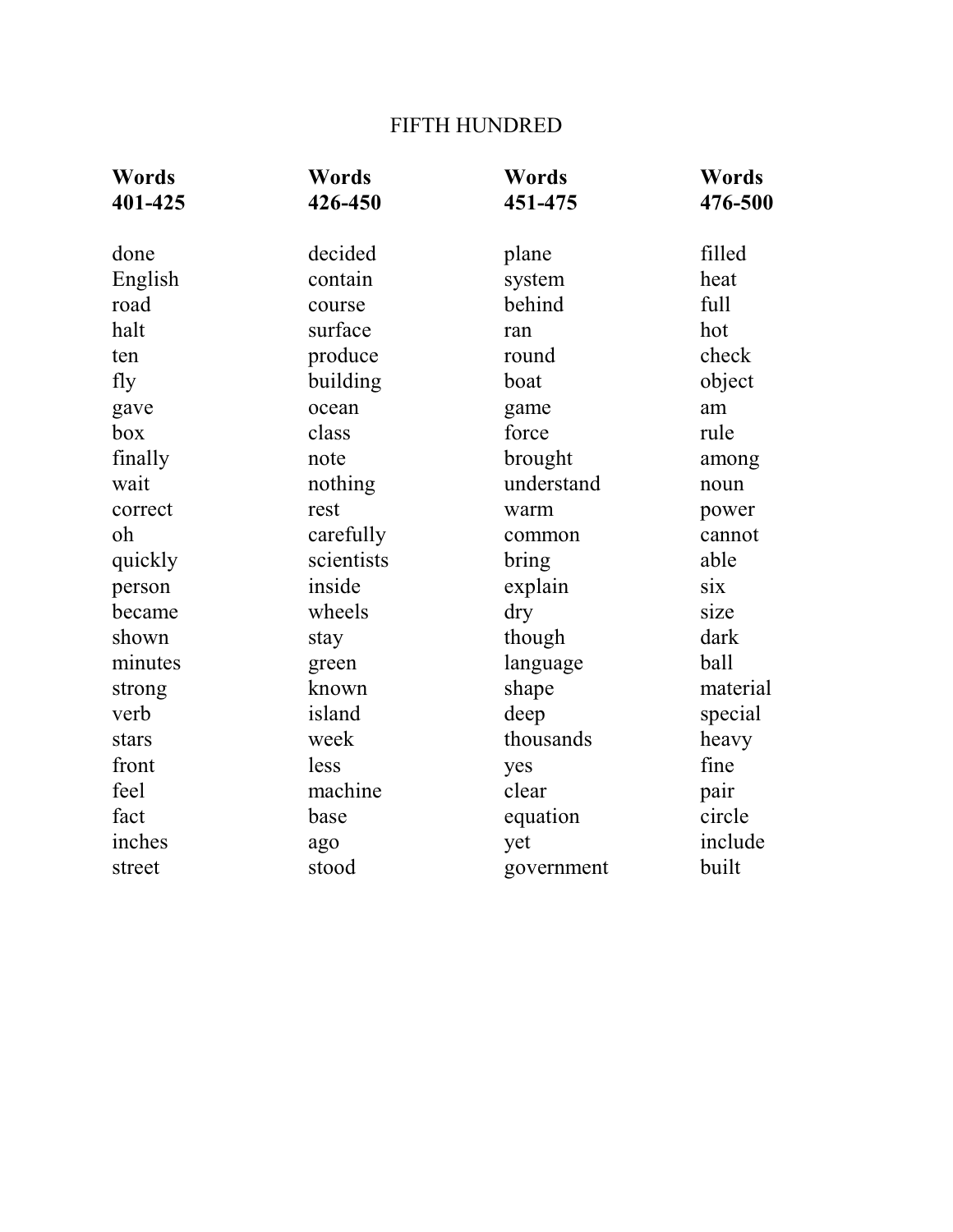# SIXTH HUNDRED

| Words     | Words      | Words      | Words       |
|-----------|------------|------------|-------------|
| 501-525   | 526-550    | 551-575    | 576-600     |
| can't     | picked     | legs       | beside      |
| matter    | simple     | sat        | gone        |
| square    | cells      | main       | sky         |
| syllables | paint      | winter     | glass       |
| perhaps   | mind       | wide       | million     |
| bill      | love       | written    | west        |
| felt      | cause      | length     | lay         |
| suddenly  | rain       | reason     | weather     |
| test      | exercise   | kept       | root        |
| direction | eggs       | interest   | instruments |
| center    | train      | arms       | meet        |
| farmers   | blue       | brother    | third       |
| ready     | wish       | race       | months      |
| anything  | drop       | present    | paragraph   |
| divided   | developed  | beautiful  | raised      |
| general   | window     | store      | represent   |
| energy    | difference | job        | soft        |
| subject   | distance   | edge       | whether     |
| Europe    | heart      | past       | clothes     |
| moon      | sit        | sign       | flowers     |
| region    | sum        | record     | shall       |
| return    | summer     | finished   | teacher     |
| believe   | wall       | discovered | held        |
| dance     | forest     | wild       | describe    |
| members   | probably   | happy      | drive       |
|           |            |            |             |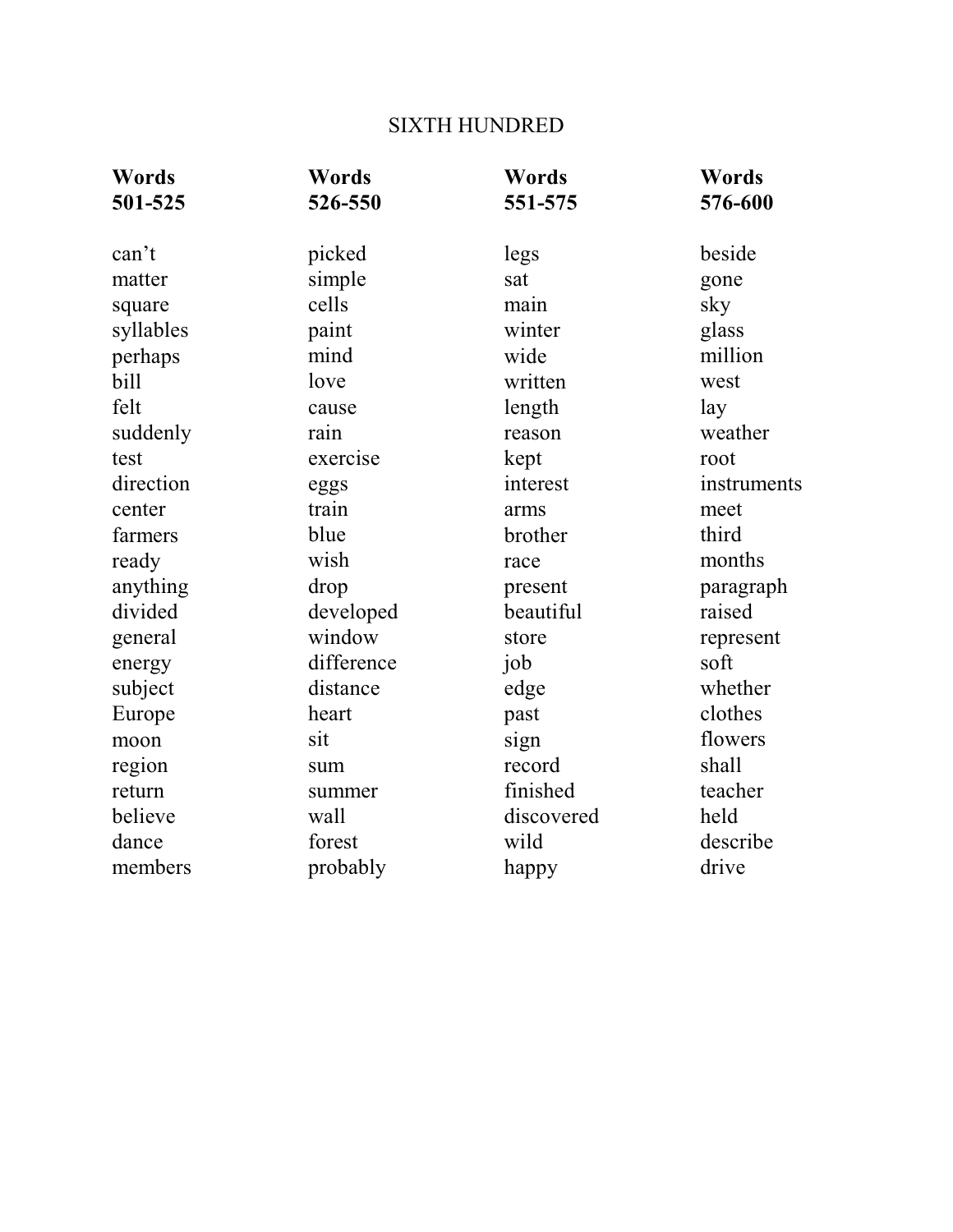# SEVENTH HUNDRED

| Words       | Words                                       | Words                                                |
|-------------|---------------------------------------------|------------------------------------------------------|
| 626-650     | 651-675                                     | 676-700                                              |
|             |                                             |                                                      |
|             |                                             | rolled                                               |
|             |                                             | bear                                                 |
|             |                                             | wonder                                               |
|             |                                             | smiled                                               |
|             |                                             | angle                                                |
| copy        |                                             | fraction                                             |
| free        | per                                         | Africa                                               |
| hope        | broken                                      | killed                                               |
| spring      | moment                                      | melody                                               |
| case        | tiny                                        | bottom                                               |
| laughed     | possible                                    | trip                                                 |
| nation      | gold                                        | hole                                                 |
| quite       | milk                                        | poor                                                 |
| type        | quiet                                       | let's                                                |
| themselves  | natural                                     | fight                                                |
| temperature | lot                                         | surprise                                             |
| bright      | stone                                       | French                                               |
| lead        | act                                         | died                                                 |
| everyone    | build                                       | beat                                                 |
| method      | middle                                      | exactly                                              |
| section     | speed                                       | remain                                               |
| lake        | count                                       | dress                                                |
| consonant   | cat                                         | iron                                                 |
| within      | someone                                     | couldn't                                             |
| dictionary  | sail                                        | fingers                                              |
|             | already<br>instead<br>phrase<br>soil<br>bed | hair<br>age<br>amount<br>scale<br>pounds<br>although |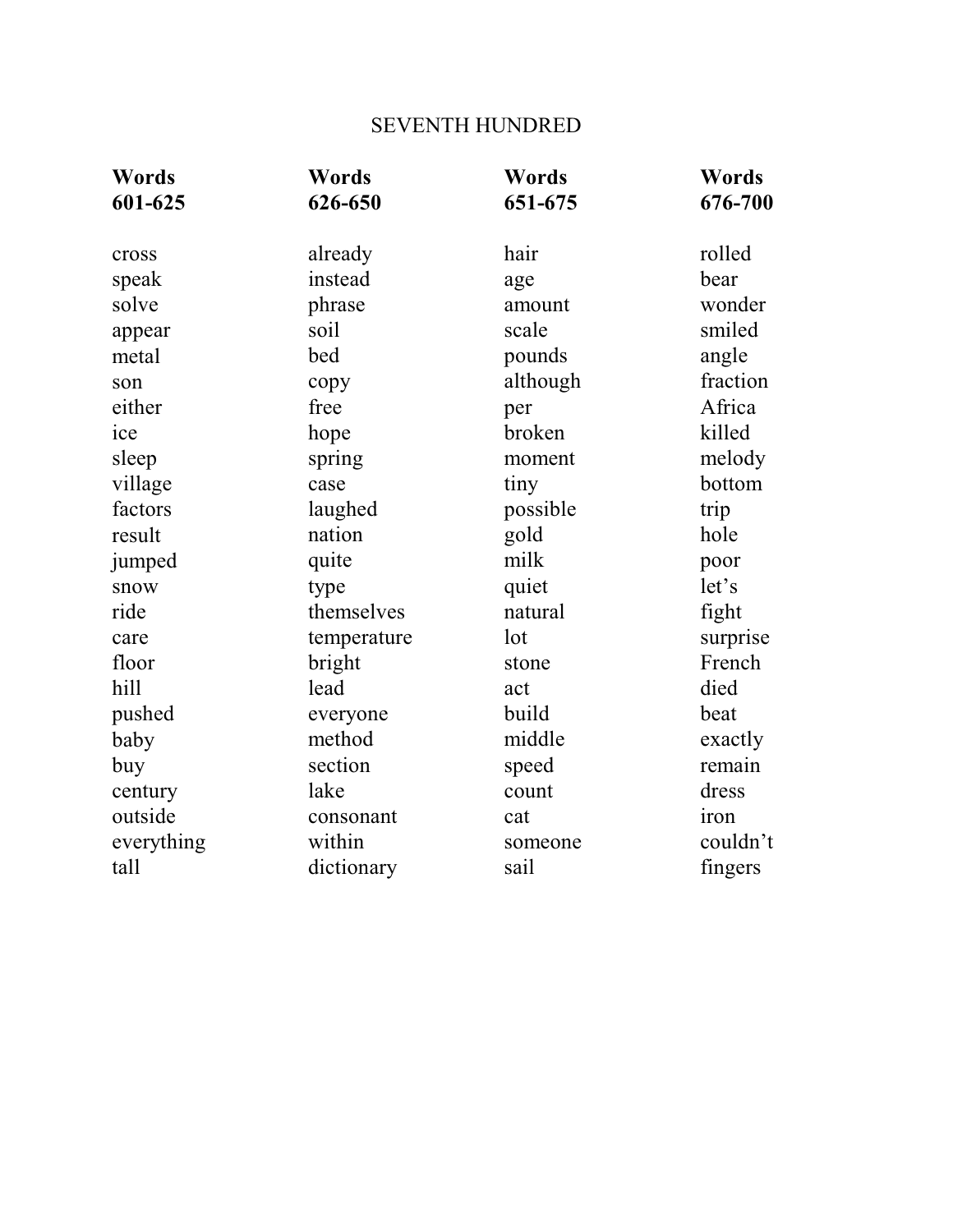# EIGHTH HUNDRED

| Words     | Words       | <b>Words</b> | <b>Words</b> |
|-----------|-------------|--------------|--------------|
| 701-725   | 726-750     | 751-775      | 776-800      |
|           |             |              |              |
| row       | president   | yourself     | caught       |
| least     | brown       | control      | fell         |
| catch     | trouble     | practice     | team         |
| climbed   | cool        | report       | God          |
| wrote     | cloud       | straight     | captain      |
| shouted   | lost        | rise         | direct       |
| continued | sent        | statement    | ring         |
| itself    | symbols     | stick        | serve        |
| else      | wear        | party        | child        |
| plains    | bad         | seeds        | desert       |
| gas       | save        | suppose      | increase     |
| England   | experiment  | woman        | history      |
| burning   | engine      | coast        | cost         |
| design    | alone       | bank         | maybe        |
| joined    | drawing     | period       | business     |
| foot      | east        | wire         | separate     |
| law       | pay         | choose       | break        |
| ears      | single      | clean        | uncle        |
| grass     | touch       | visit        | hunting      |
| you're    | information | bit          | flow         |
| grew      | express     | whose        | lady         |
| skin      | mouth       | received     | students     |
| valley    | yard        | garden       | human        |
| cents     | equal       | please       | art          |
| key       | decimal     | strange      | feeling      |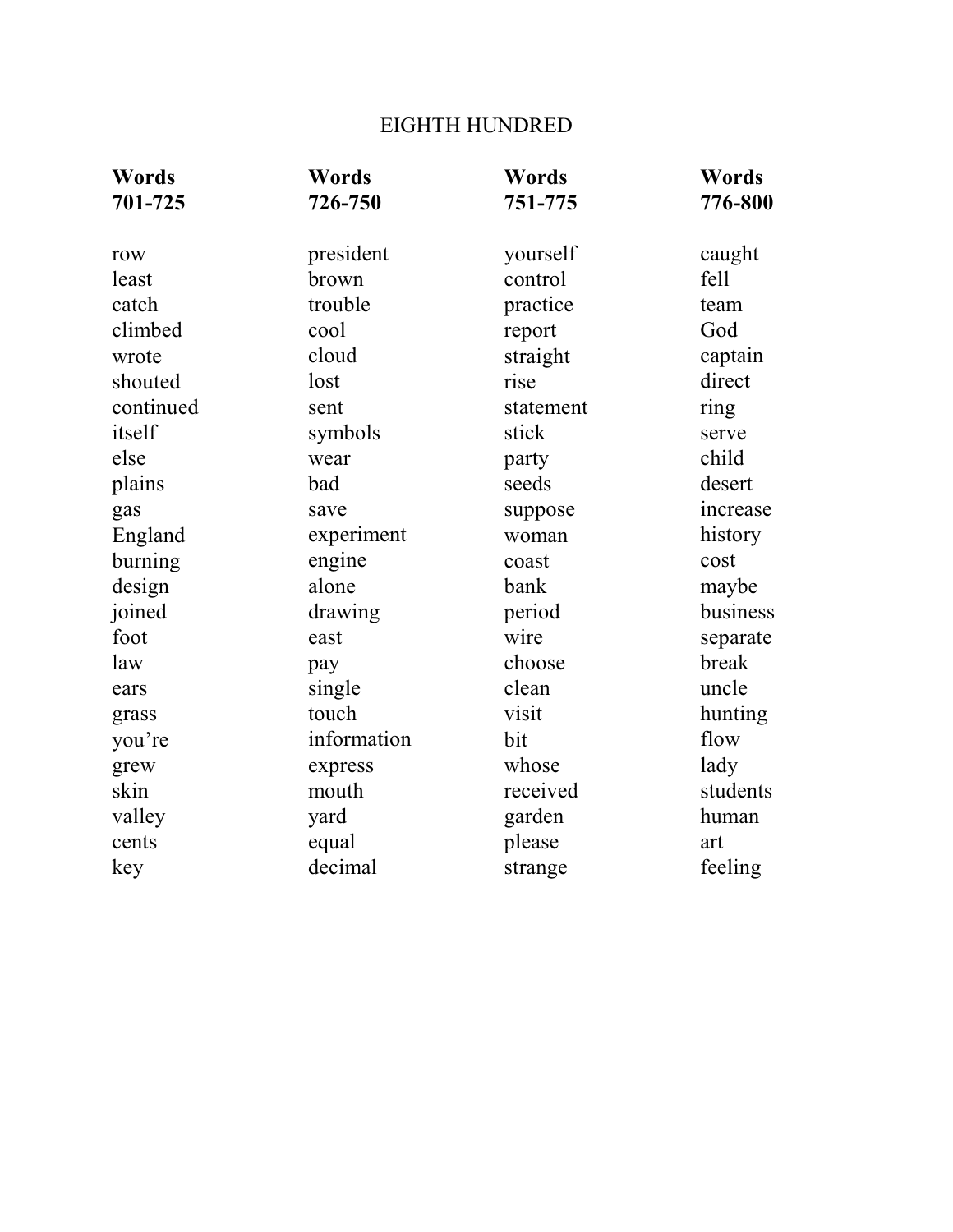# NINTH HUNDRED

| Words<br>801-825 | Words<br>826-850 | Words<br>851-875 | Words<br>876-900 |
|------------------|------------------|------------------|------------------|
| supply           | guess            | thick            | major            |
| corner           | silent           | blood            | observe          |
| electric         | trade            | lie              | tube             |
| insects          | rather           | spot             | necessary        |
| crops            | compare          | bell             | weight           |
| tone             | crowd            | fun              | meat             |
| hit              | poem             | loud             | lifted           |
| sand             | enjoy            | consider         | process          |
| doctor           | elements         | suggested        | army             |
| provide          | indicate         | thin             | hat              |
| thus             | except           | position         | property         |
| won't            | expect           | entered          | particular       |
| cook             | flat             | fruit            | swim             |
| bones            | seven            | tied             | terms            |
| tail             | interesting      | rich             | current          |
| board            | sense            | dollars          | park             |
| modern           | string           | send             | sell             |
| compound         | blow             | sight            | shoulder         |
| mine             | famous           | chief            | industry         |
| wasn't           | value            | Japanese         | wash             |
| fit              | wings            | stream           | block            |
| addition         | movement         | planets          | spread           |
| belong           | pole             | rhythm           | cattle           |
| safe             | exciting         | eight            | wife             |
| soldiers         | branches         | science          | sharp            |